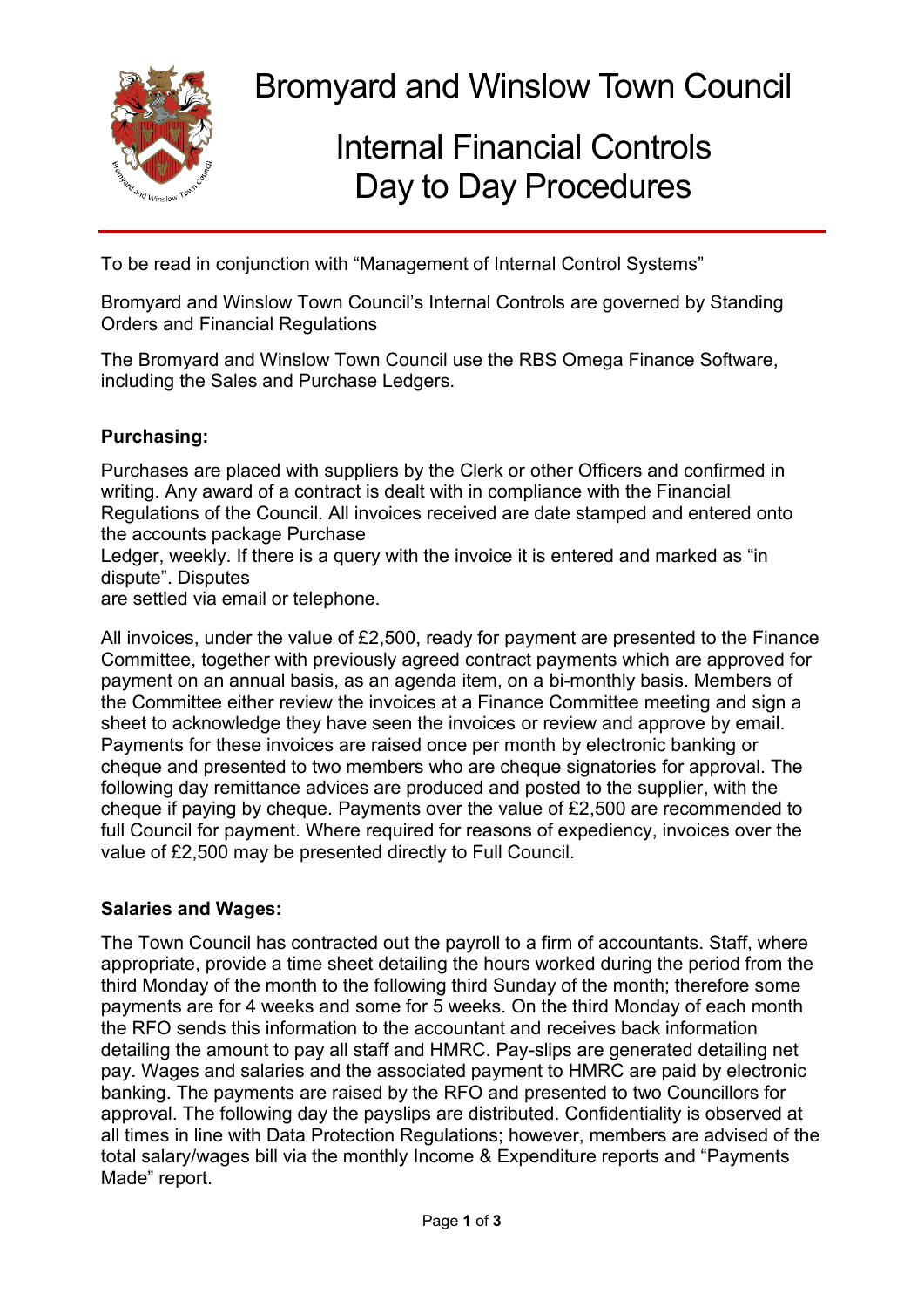## **Sales:**

Sales invoices are raised on a monthly basis or as required and services are charged at a pre-agreed rate. These rates are reviewed regularly. Invoices are posted and receipts in the form of cash or cheque are banked on a weekly basis with cash being kept in a locked fire-proof safe. Sales Ledgers are regularly reviewed by the RFO and any outstanding payments are rigorously chased.

#### **Petty Cash:**

Petty cash is dealt with by the RFO; a manual ledger is kept and sales receipts are logged in it on a regular basis. Repayment is given upon receipt of the sales voucher. Cash is kept in a locked filing cabinet and the Finance Committee approve top-ups to the total value of £150.00

#### **Car Park Machine Receipts:**

The two car park machines owned by the Town Council are emptied by a Councillor on a weekly basis. The machines automatically issue receipts which show how much money should be in the machine. The cash is counted and checked against the receipts and banked immediately.

#### **General:**

## **Month End:**

At "Month End" bank reconciliations take place, expenditure and receipts are checked against the Bank Statements and all reports are run and balances checked. The Finance Committee is presented, at least quarterly, with reports detailing "Bank Reconciliation", "Income & Expenditure" and Reserves.

# **Budget:**

The budgeting process begins in September when all members are asked to advise the RFO of any particular project they might wish to discuss funding in the coming financial year. Members also consider any devolved service the Town Council may wish to fund in the coming finical year. The RFO produces a draft budget which is informed by previous spending, under spending and future commitments. This draft is discussed in detail by the Finance Committee with the final proposed budget and consequent Precept being put to full Council no later than the January meeting. The District Council is informed by the RFO immediately.

Expenditure against budget is regularly reviewed by Officers, any expected over-spend is reported to the Finance Committee. Should Council wish to spend on items not budgeted for the financial implications are reported and discussion takes place, a formal resolution is made.

# **VAT:**

VAT returns are made on a quarterly basis and the RBS Omega system produces the necessary report. Providing the figure balance and no errors have to be corrected the figures are entered into the HMRC software and receipts or payments (usually a refund) take place via Direct Debit.